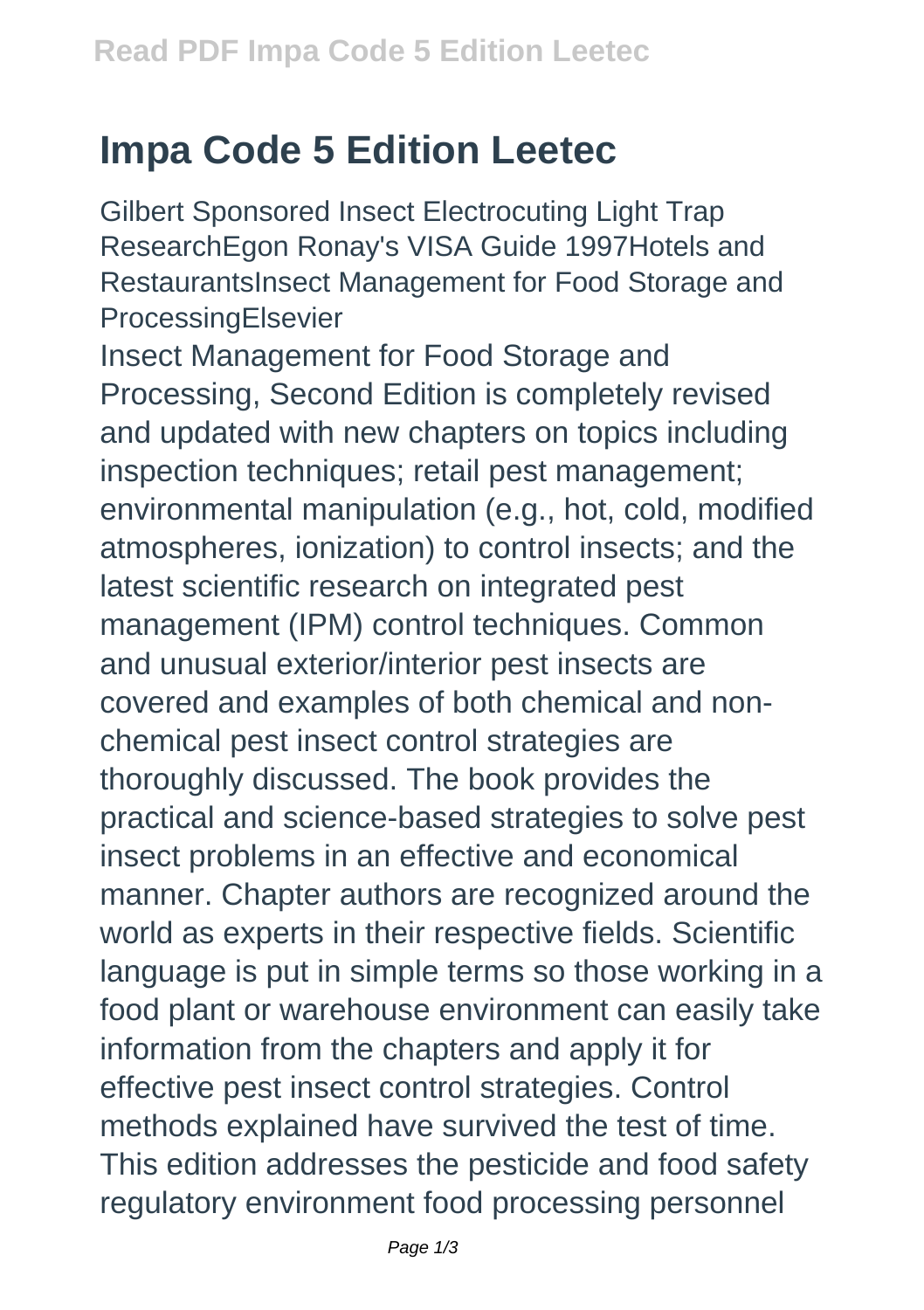must work in every day. Chapter information presented is original research that contains basic reference material, literature reviews, and actual pest insect case histories that authors have experienced with control methods that work. The book is written so its readers can pick it up and use it as a ready reference across any food manufacturing or production environment. It's a must read for commercial and structural pest control operators, technicians, or directors; food plant inspectors, auditors, and plant sanitarians; as well as QA managers, food safety consultants, and university extension personnel.

Nearly a decade aga a general review article on the evaluation of optical radia tion hazards was published in Applied Optics (Sliney and Freasier, 1973). This arti cle received many favorable comments but also prompted many inquiries regarding specific optical hazard problems. From this it became evident that a monograph rather than a supplemental and expanded article was needed to fill this literature gap relating to laser and optical radiation hazards. The present work is designed to fill that gap, and is structured to permit either classroom or self-study use. Much of the material in this book was developed in eonnection with short courses on laser safety and radiometry in which we have participated, as weIl as from our previous articles. In particular, the sequenee of chapters is based upon the experiences which we have had in lecturing in courses with different schedules. One of the great difficulties in developing a text of this nature is that a broad, multidisciplinary background must be included in order that the reader can